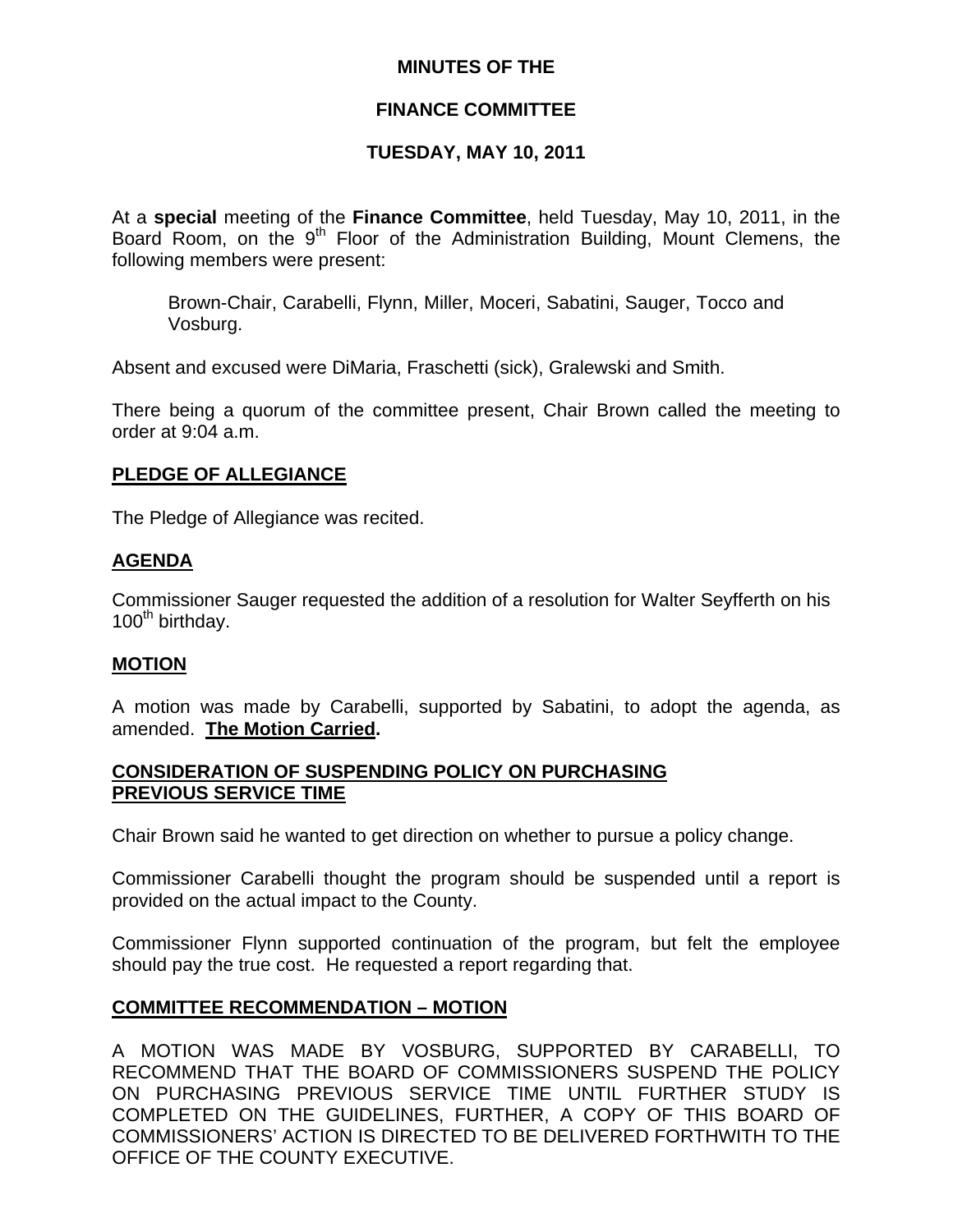Commissioner Miller asked if this is part of any bargaining agreements and Eric Herppich said he would have to review the language that binds the Board on that.

Commissioner Flynn felt there should be a reasonable timeframe placed on getting the study back.

Commissioner Carabelli offered the following friendly amendments: AS LONG AS THERE IS NO VIOLATION OF ANY CURRENT COLLECTIVE BARGAINING AGREEMENTS AND THAT A STATUS REPORT BE PROVIDED AT THE JUNE FINANCE COMMITTEE MEETING.

Chair Brown called for a vote on the motion and **THE MOTION CARRIED WITH FLYNN AND MILLER VOTING "NO."** 

#### **STATUS REPORT ON THE DRINKING WATER MONITORING SYSTEM**

Annette DeMaria, P.E. from Environmental Consulting & Technology, Inc., gave a presentation on the St. Clair River – Lake St. Clair – Detroit River Drinking Water Protection Network. She noted a correction to the fourth slide: should be 28 specific industrial chemicals.

The following commissioners spoke: Brown, Miller, Vosburg, Moceri, Flynn and Sauger.

#### **MOTION**

A motion was made by Moceri, supported by Sauger, to receive and file the status report provided by Annette DeMaria on the Drinking Water Monitoring System. **The Motion Carried.** 

#### **ADOPTION OF RESOLUTION COMMENDING WALTER SEYFFERTH (OFFERED BY SAUGER)**

#### **COMMITTEE RECOMMENDATION – MOTION**

A MOTION WAS MADE BY SAUGER, SUPPORTED BY FLYNN, TO RECOMMEND THAT THE BOARD OF COMMISSIONERS ADOPT A RESOLUTION COMMENDING WALTER SEYFFERTH – 100<sup>TH</sup> BIRTHDAY. **THE MOTION CARRIED.** 

#### **EXECUTIVE SESSION TO DISCUSS LABOR NEGOTIATIONS**

# **MOTION**

A motion was made by Carabelli, supported by Sabatini, to enter into Executive Session for the purpose of discussing labor negotiations. **The Motion Carried.** 

In accordance with the motion, committee entered Executive Session at 9:50 a.m., with it concluding at 10:36 a.m.